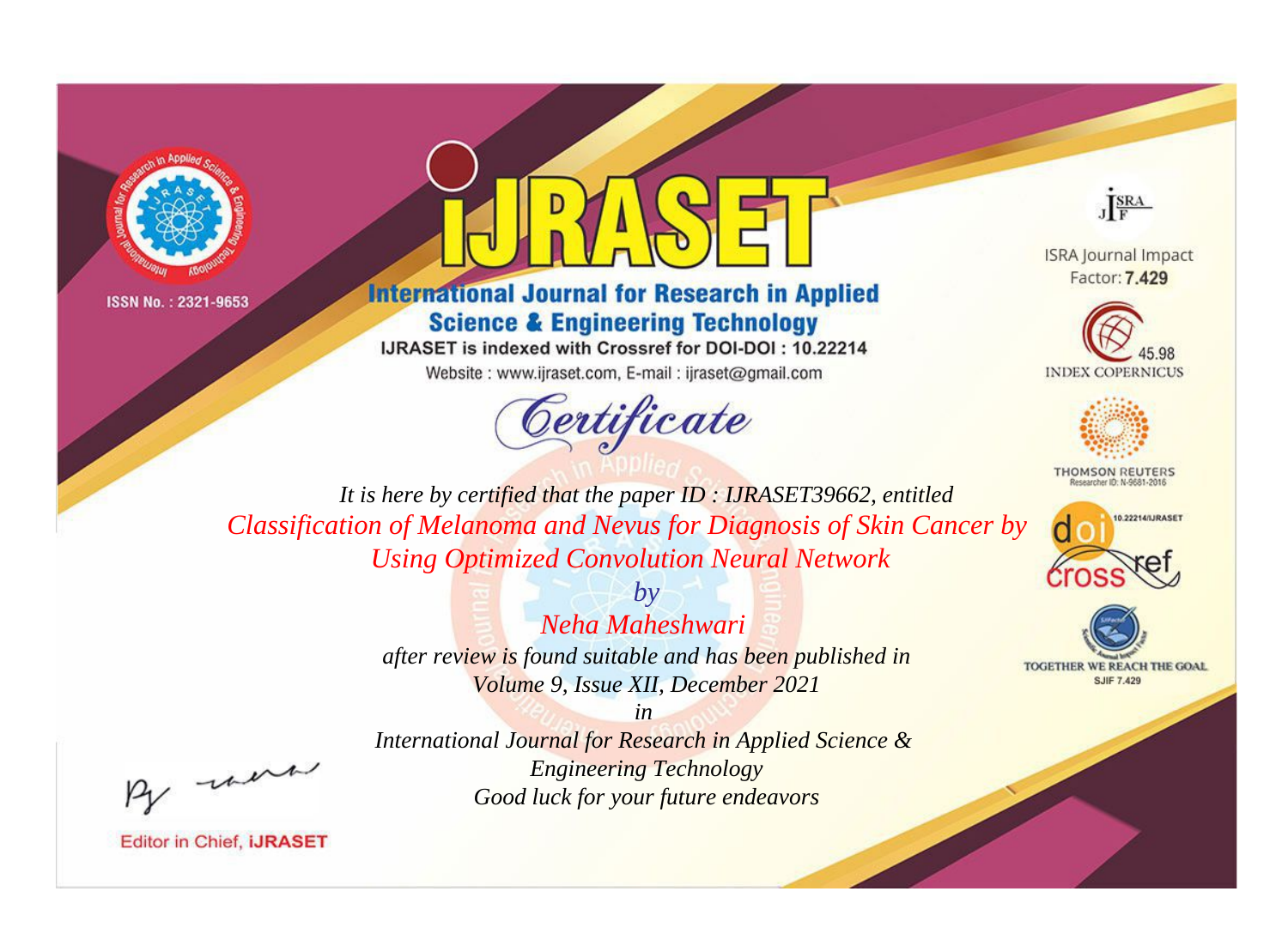



## **International Journal for Research in Applied Science & Engineering Technology**

IJRASET is indexed with Crossref for DOI-DOI: 10.22214

Website: www.ijraset.com, E-mail: ijraset@gmail.com





**ISRA Journal Impact** Factor: 7.429





**THOMSON REUTERS** 



TOGETHER WE REACH THE GOAL **SJIF 7.429** 

*It is here by certified that the paper ID : IJRASET39662, entitled Classification of Melanoma and Nevus for Diagnosis of Skin Cancer by Using Optimized Convolution Neural Network*

> *by Routhu Akhila after review is found suitable and has been published in Volume 9, Issue XII, December 2021*

, un

*International Journal for Research in Applied Science & Engineering Technology Good luck for your future endeavors*

*in*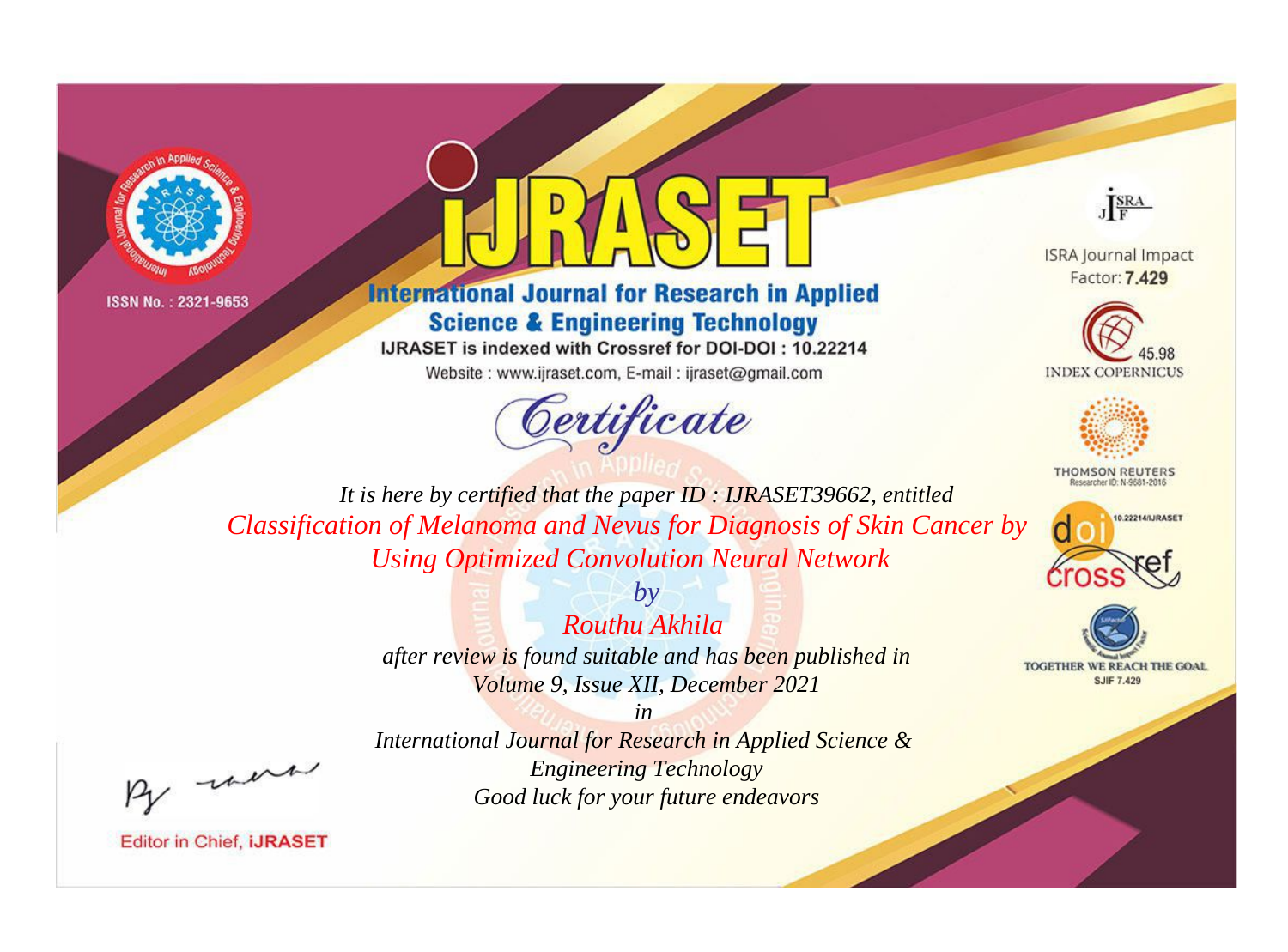



## **International Journal for Research in Applied Science & Engineering Technology**

IJRASET is indexed with Crossref for DOI-DOI: 10.22214

Website: www.ijraset.com, E-mail: ijraset@gmail.com



JERA

**ISRA Journal Impact** Factor: 7.429





**THOMSON REUTERS** 



TOGETHER WE REACH THE GOAL **SJIF 7.429** 

It is here by certified that the paper ID: IJRASET39662, entitled Classification of Melanoma and Nevus for Diagnosis of Skin Cancer by **Using Optimized Convolution Neural Network** 

> Anushiya S after review is found suitable and has been published in Volume 9, Issue XII, December 2021

 $b\nu$ 

were

International Journal for Research in Applied Science & **Engineering Technology** Good luck for your future endeavors

 $in$